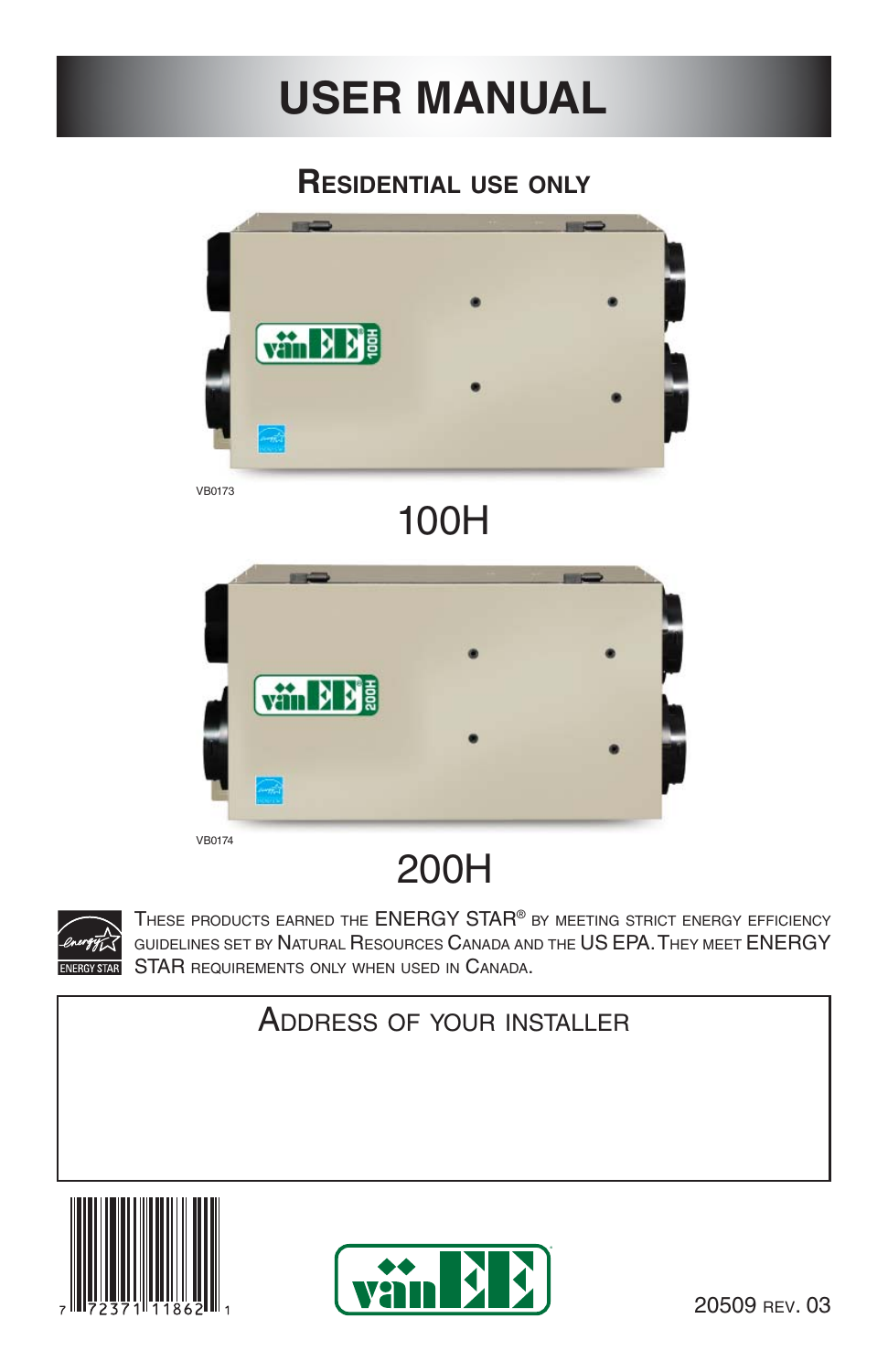# **ABOUT THIS MANUAL / PRODUCT**

The purpose of this manual is to help you with the use of your unit. Please read every Sections as they contain important information.

We welcome any suggestions you may have concerning this manual and/or the unit, and we would appreciate hearing your comments on ways to better serve you. Please forward all correspondence to us at the address indicated on the product's registration card included with this manual.

This manual uses the following symbols to emphasize particular information:

#### **! WARNING**

**Identifies an instruction which, if not followed, might cause serious personal injuries including possibility of death.**

#### **CAUTION**

**Denotes an instruction which, if not followed, may severely damage the unit and/or its components.**

NOTE: Indicates supplementary information needed to fully complete an instruction.

Finally, we want to congratulate you on your purchase of this excellent unit which will allow you and your family to enjoy fresh air throughout your home for years to come!

### **CAUTION**

**Some activities create dust or vapors which may damage your unit. You must therefore turn off and unplug your unit in the following situations:**

- 
- **Housing construction Varnishing**
- **Major renovation work Sanding (e.g. gypsum joints, etc.)**
	-

**During very heavy snowstorms or rain with strong winds, the unit should also be turned off to avoid problems caused by snow or rain entering the unit, even if it is equipped with an anti-gust intake hood.**

**Power disturbances or very short power failures may cause the electronic control microprocessor to malfunction. If it does, disconnect the power plug from the outlet and wait approximately 30 seconds, then plug it back in to resume operation.**

### **CAUTION**

**When leaving the house for a long period of time (more than two weeks), a responsible person should regularly check if the unit operates adequately. If the ductwork runs through an unconditioned space (e.g.: attic), the unit must operate continuously except when performing maintenance and/or repair. Also, the ambient temperature of the house should never drop below 18°C (65°F). At least once a year, the unit mechanical and electronic parts should be inspected by qualified service personnel.**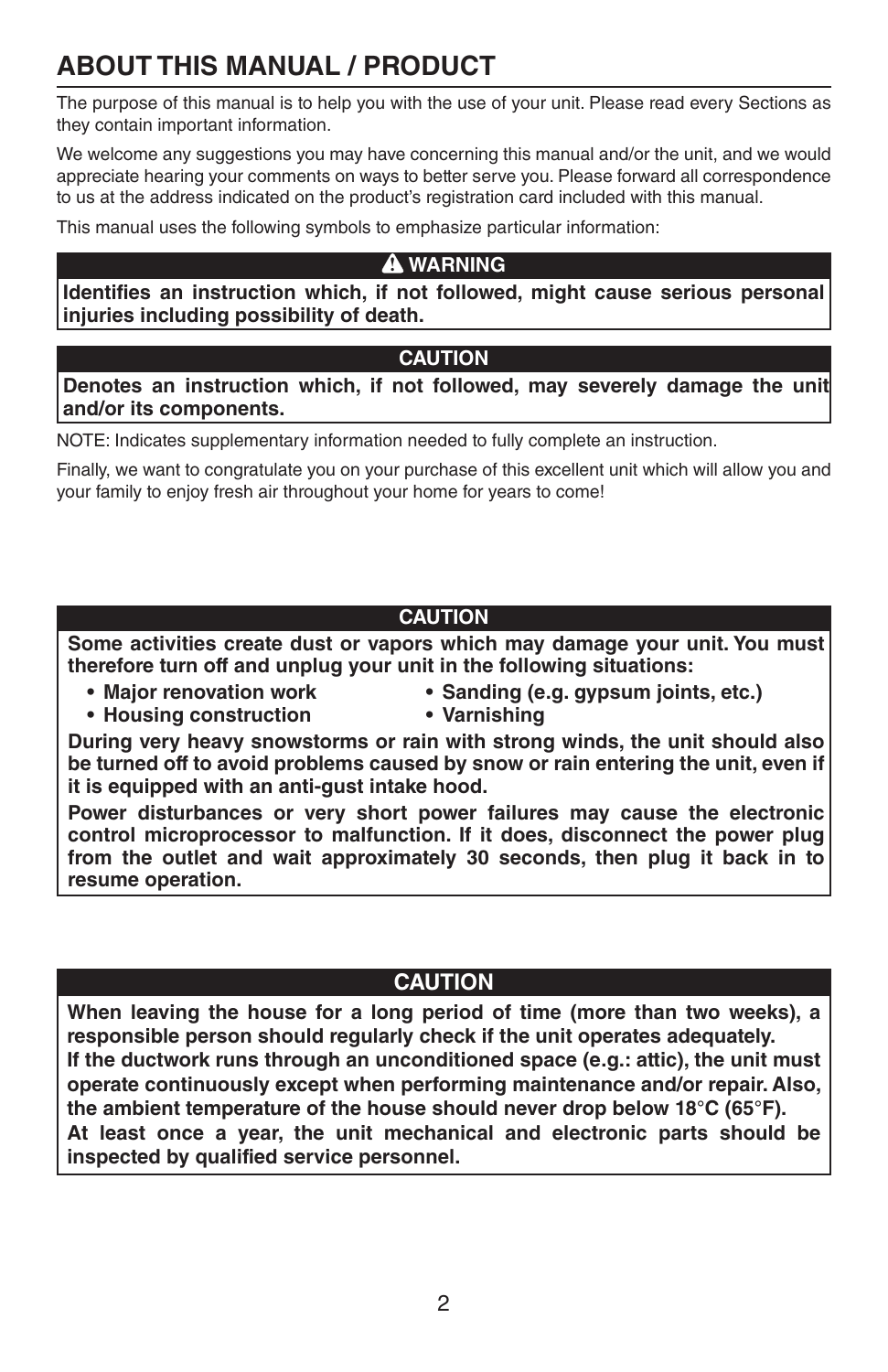## **TABLE OF CONTENTS**

#### **REPLACEMENT PARTS AND REPAIRS**

In order to ensure your ventilation unit remains in good working condition, you must use vänEE genuine replacement parts only. The vänEE genuine replacement parts are specially designed for each unit and are manufactured to comply with all the applicable certification standards and maintain a high standard of safety. Any third party replacement part used may cause serious damage and drastically reduce the performance level of your unit, which will result in premature failing. Also, vänEE recommends to contact a certified service depot for all replacement parts and repairs.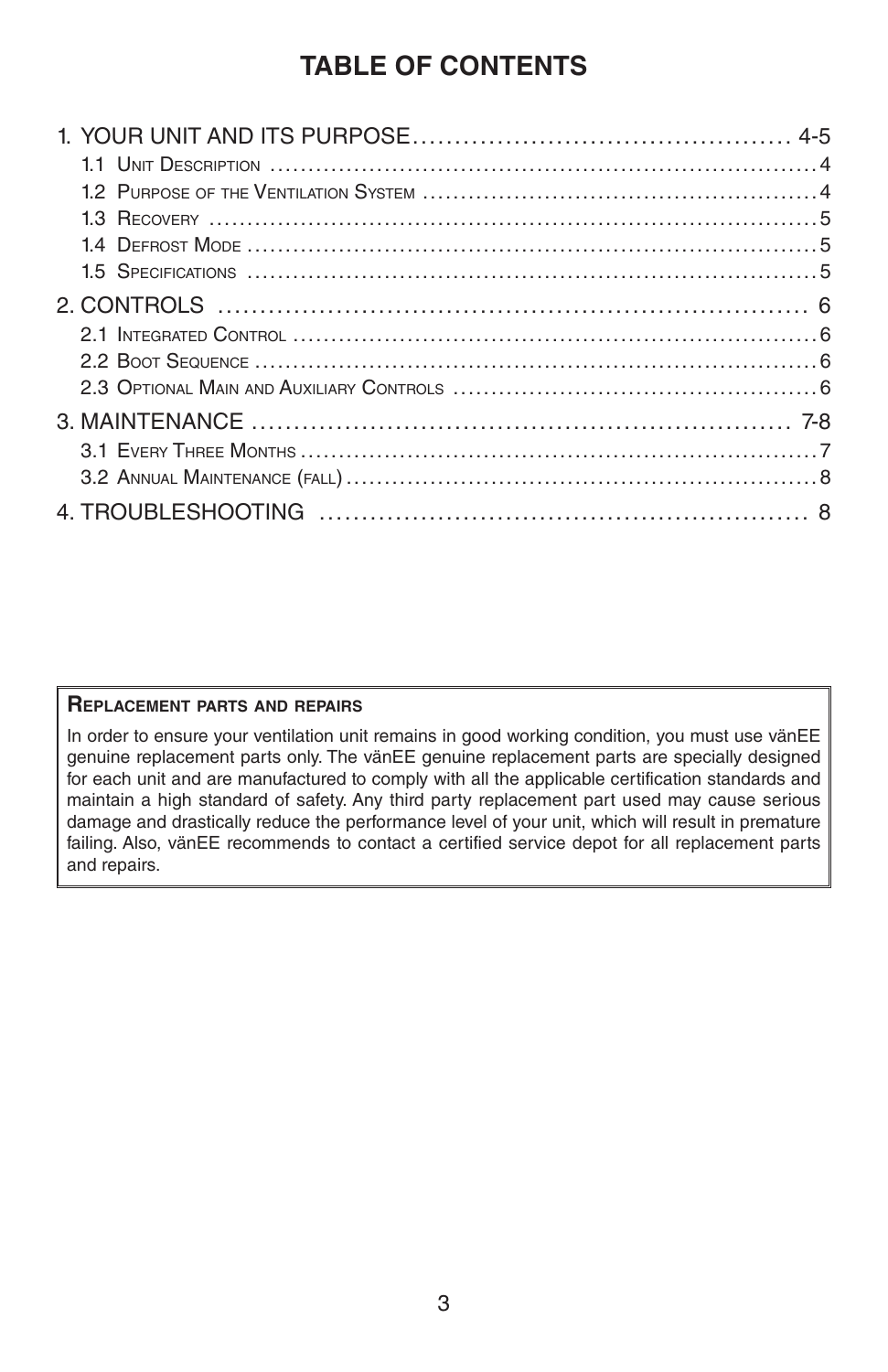# **1. YOUR UNIT AND ITS PURPOSE**

### **1.1 UNIT DESCRIPTION**

- 1. Filters
- 2. Blower
- 3. Recovery core
- 4. Condensation tray



### **1.2 PURPOSE OF THE VENTILATION SYSTEM**

Your ventilation system is designed to provide fresh air, warmed outdoor air to your home while exhausting stale, humid air from your home. By eliminating accumulated pollutants and humidity, it maintains an optimum air quality and an ideal relative humidity.



NOTES: 1. Shown with a forced air system. Can also operate on its own. 2. Installation may vary according to the model number.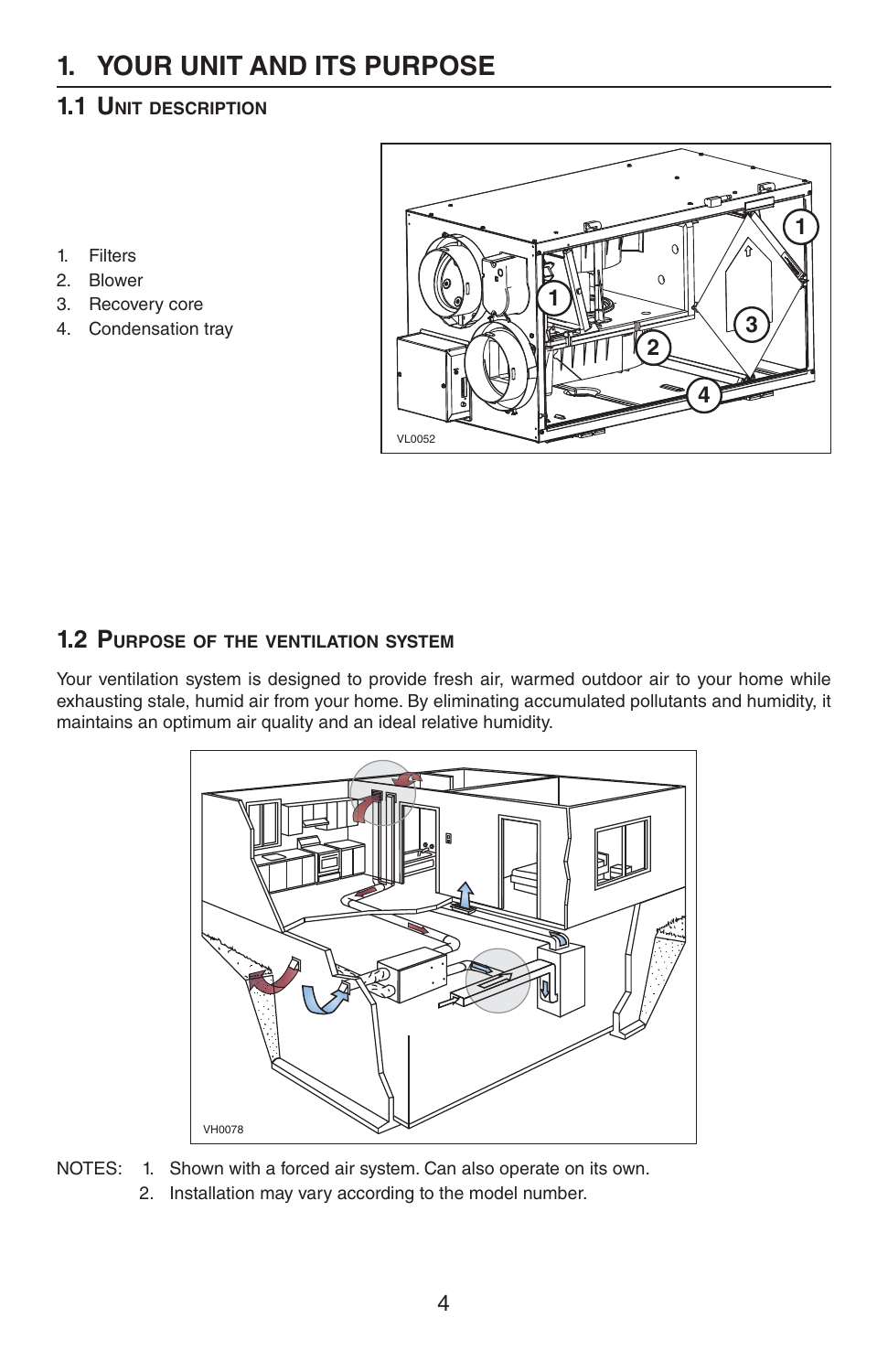### **1.3 RECOVERY**

Your ventilation system is equipped with a heat recovery core specifically designed to control excess humidity and reduce ventilation costs by recovering the heat energy from the exhausted air, and using that same heat energy to warm the fresh air being supplied. This heat recovery process is accomplished in such a way that the stale air is never mixed with the fresh air.



### **1.4 DEFROST MODE**

When the outdoor temperature is below -5°C (23°F), heat recovery creates frost in the module. To maintain its proper operation, the unit is programmed to defrost the recovery module. The defrost frequency varies according to the outdoor temperature. Defrost lasts 7 minutes for 100H model and 6 minutes for 200H model (or 10 minutes for both models if set on "Extented Defrost"). During the defrost cycle, the unit shifts to maximum speed and the dampers close.

After defrosting, the unit returns to the operating mode selected by the user.

### **1.5 SPECIFICATIONS**

| <b>MODEL</b>             | 100H              | 200H              |
|--------------------------|-------------------|-------------------|
| <b>WIDTH</b>             | $30\frac{1}{4}$ " | 301/4"            |
| HEIGHT                   | $16\frac{1}{2}$ " | $16\frac{1}{2}$ " |
| DEPTH                    | $17\frac{1}{8}$ " | $17\frac{1}{8}$ " |
| WEIGHT                   | 65 LB. (29.5 KG)  | 65 LB. (29.5 KG)  |
| <b>ELECTRICAL SUPPLY</b> | 120 V, 60 Hz      | 120 V, 60 Hz      |
| POWER CONSUMPTION        | 160 watts         | 195 WATTS         |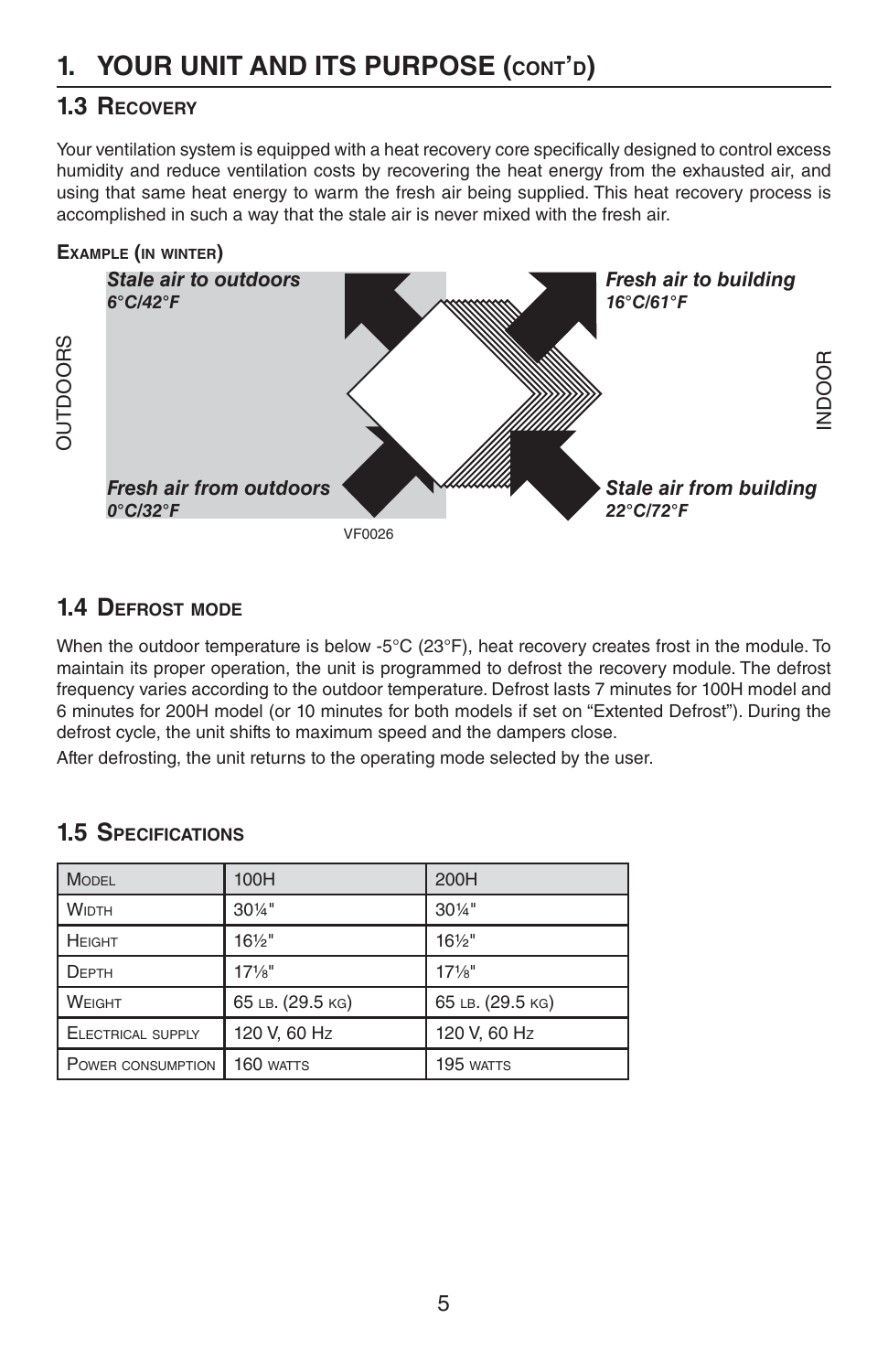# **2. CONTROLS**

### **2.1 INTEGRATED CONTROL**

These units are equipped with an integrated control, located on the electrical compartment. Use the push-button (**1**) to control the unit. The LED (**2**) will then show on which mode the unit is in.

- NOTES: 1. The integrated control **must be turned OFF** to use an optional main control.
	- 2. If an optional auxiliary control is used, if activated, the auxiliary control operation will override the optional main control operation.



Refer to table below..

| LED COLOR | <b>RESULTS</b>                              |
|-----------|---------------------------------------------|
| AMBER     | UNIT IS ON LOW SPEED                        |
| GREEN     | UNIT IS ON HIGH SPEED                       |
| NO LIGHT  | UNIT IS OFF OR CONTROLLED BY A MAIN CONTROL |



### **2.2 BOOT SEQUENCE**

The unit boot sequence is similar to a personnal computer boot sequence. Each time the unit is plugged after being unplugged, or after a power failure, the unit will perform a 30-second booting sequence before starting to operate. During the booting sequence, the integrated control LED will light GREEN or AMBER for 5 seconds, and then will shut off for 2 seconds. After that, the LED will light RED for the rest of the booting sequence. During this RED light phase, the unit is checking and resetting the motorized damper position. Once the motorized damper position completely set, the RED light turns off and the booting sequence is done.

NOTE: No command will be taken until the unit is fully booted.

### **2.3 OPTIONAL MAIN AND AUXILIARY CONTROLS**

For more convenience, these units can also be controlled using an optional main control. Only one main control can be connected per unit.

#### **CAUTION Turn off the integrated control and wait until its LED is turned off before using an optional main wall control.**

NOTE: If an optional auxiliary control is used, its activation will override the main control operation. For more information about your unit controls, refer to the Main and auxiliary wall controls user guide (included with your unit and also available at www.vanee.ca).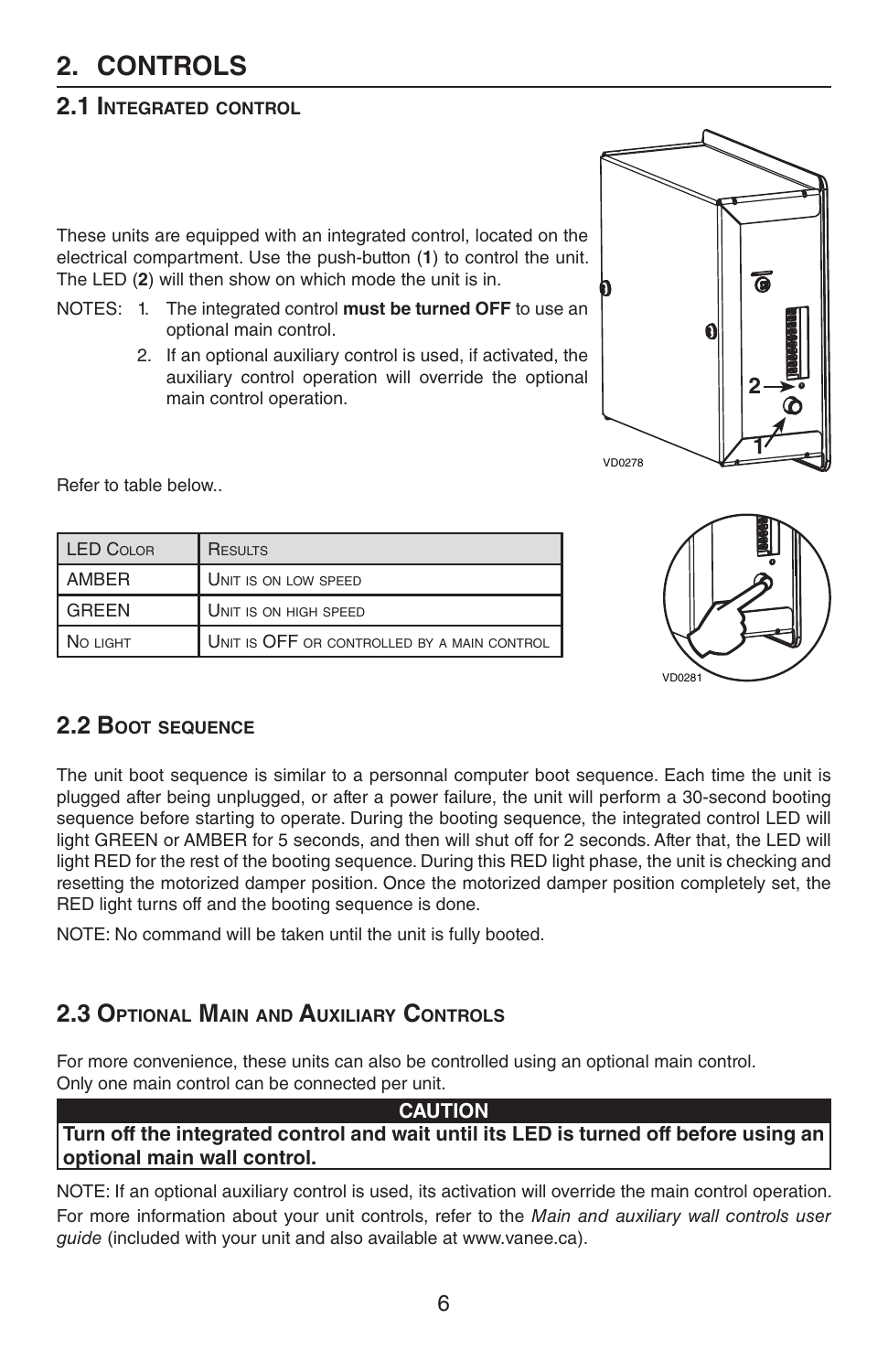### **3. MAINTENANCE**

### **! WARNING**

**Dangerous voltage may be present. During maintenance and repairs, the unit must always be turned off, then unplugged.**

**We take great care to minimize sharp edges; however, please proceed with caution when handling all components.**

**When cleaning the unit, it is recommended to wear safety glasses and gloves.**

Regular maintenance should be performed every 3 months. Annual maintenance should take place every fall season.

#### **3.1 EVERY THREE MONTHS**

- 1. Disconnect power supply.
- 2. Unlatch the door. Lift the panel towards you. Hold it firmly and hit on the right side of the panel. The door will slide to the left.



- 3. Clean the inside of the door with a damp cloth.
- 4. Clean filters:
	- Remove filters.
	- Vacuum to remove most of the dust.
	- Wash with a mixture of warm water and mild soap. You may add bleach if you wish to disinfect (one tablespoon per gallon). Rinse thoroughly. Shake filters to remove excess water and let dry.
- 5. Clean the condensation tray with a damp cloth.



- Make sure there are no leaves, twigs, ice or snow that could be drawn into the vent.
- Clean if necessary.

#### **CAUTION**

**Even a partial blocking of this air vent could cause the unit to malfunction.**

- 7. Reassemble the components.
- 8. Reconnect power supply.